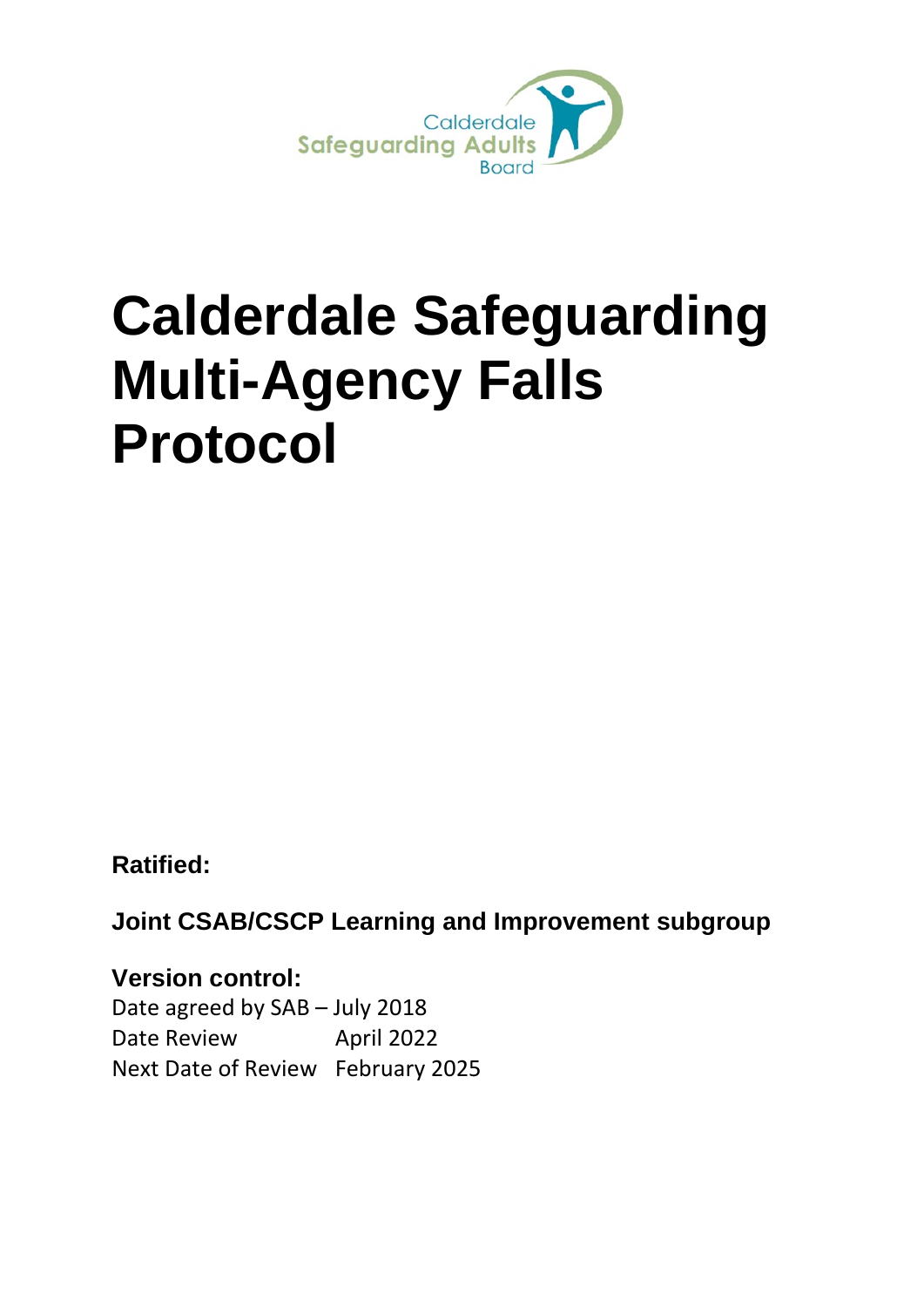# <span id="page-1-0"></span>**Contents**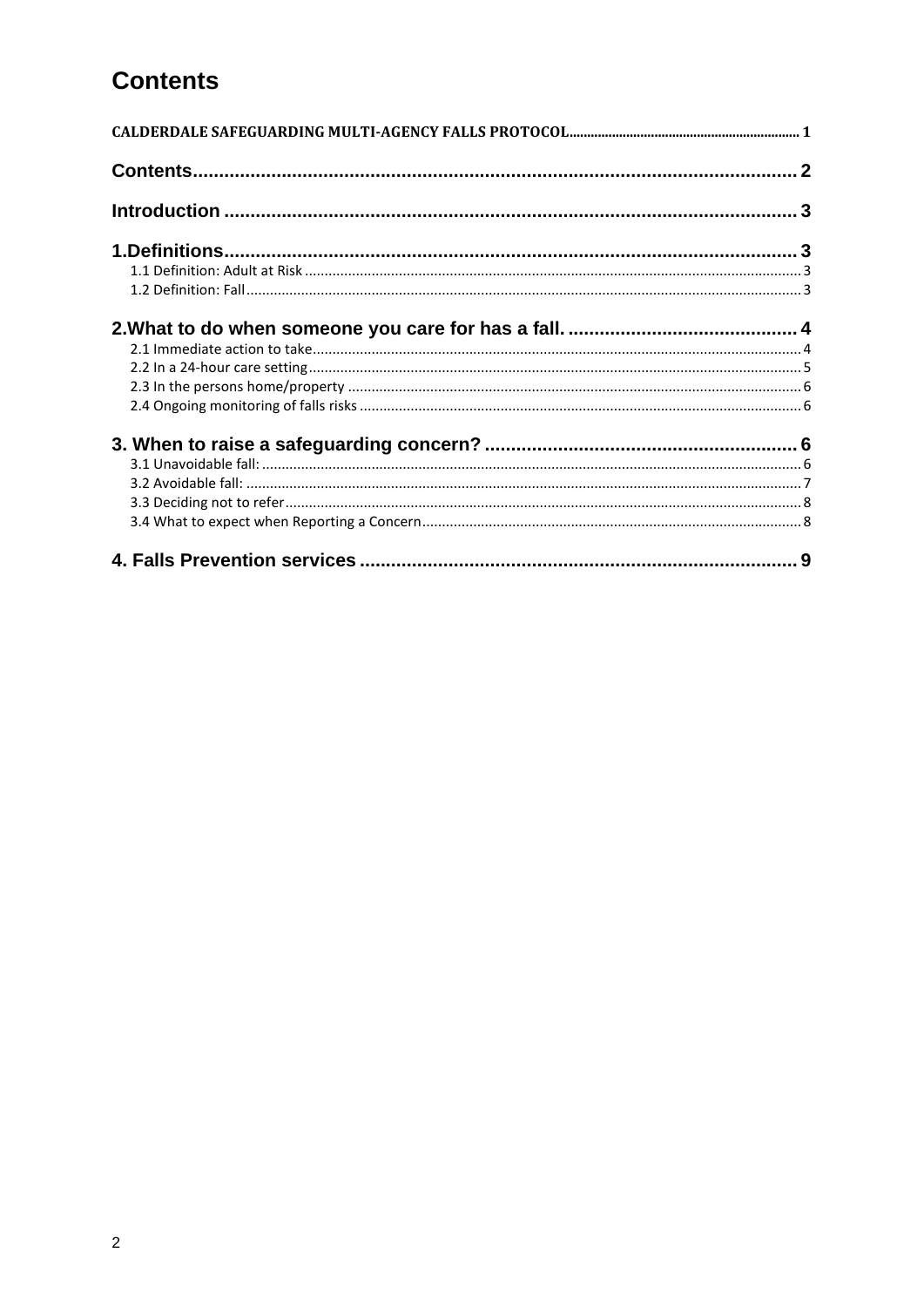# <span id="page-2-0"></span>**Introduction**

This multi-agency falls protocol has been approved by the Safeguarding Adults Board and should be used by all agencies to respond to falls in conjunction with the [Joint Multi-Agency Safeguarding Adults Police and Procedures](https://saferbradford.co.uk/media/ys2d5ubm/joint-ma-safeguarding-adults-policy-procedures-2019-20-21-review-final-version-august-2021.pdf) (2021) and their own specific falls protocol if available.

This protocol is for use by those who work with or support people living in different settings, some of whom may be receiving formal or informal care, or those who live independently therefore, not all this guidance will be applicable to every situation. It does apply to all agencies who have contact with people regardless of their living arrangements or the setting in which a fall occurs and is designed to assist consideration of when a fall should result in a safeguarding concern.

# <span id="page-2-1"></span>**1.Definitions**

## <span id="page-2-2"></span>**1.1 Definition: Adult at Risk**

An **Adult at Risk** is a person over 18 years who:

has care and support needs

#### **AND**

may be experiencing or at risk of abuse or neglect

#### **AND**

is unable to protect themselves from abuse and neglect because of their care and support needs

An adult at risk may therefore be a person who,for example:

- is an older person who is frail due to ill health, physical disability or cognitive impairment
- has a learning and/or physical disability and/or a sensory impairment
- has mental health needs including dementia or a personality disorder
- has a long-term illness/condition
- misuses substances or alcohol
- is an unpaid carer such as a family member/friend who provides personal assistance and care to adults and is subject to abuse

## <span id="page-2-3"></span>**1.2 Definition: Fall**

The 2015 NICE Quality Standards defines a fall as an unexpected loss of balance resulting in a person unintentionally coming to rest on the ground or floor, or other lower-level surface regardless of whether an injury was sustained. This also includes falling on the stairs and onto a piece of furniture with or without loss of consciousness.

A fall is distinct from a collapse which is because of an acute medical condition such as arrhythmia, transient ischaemic attack (TIA) or vertigo.

Anyone can have a fall, but older people are more vulnerable and likely to fall, especially if they have a long-term health condition. Most falls do not result in serious injury, however, once a person has experienced a fall, they are more likely to have recurring falls. Some falls may cause serious injury, even death. In addition to any physical injury, a fall can impact on a person's self-confidence, increase social isolation, and reduce independence. It is therefore important to provide relevant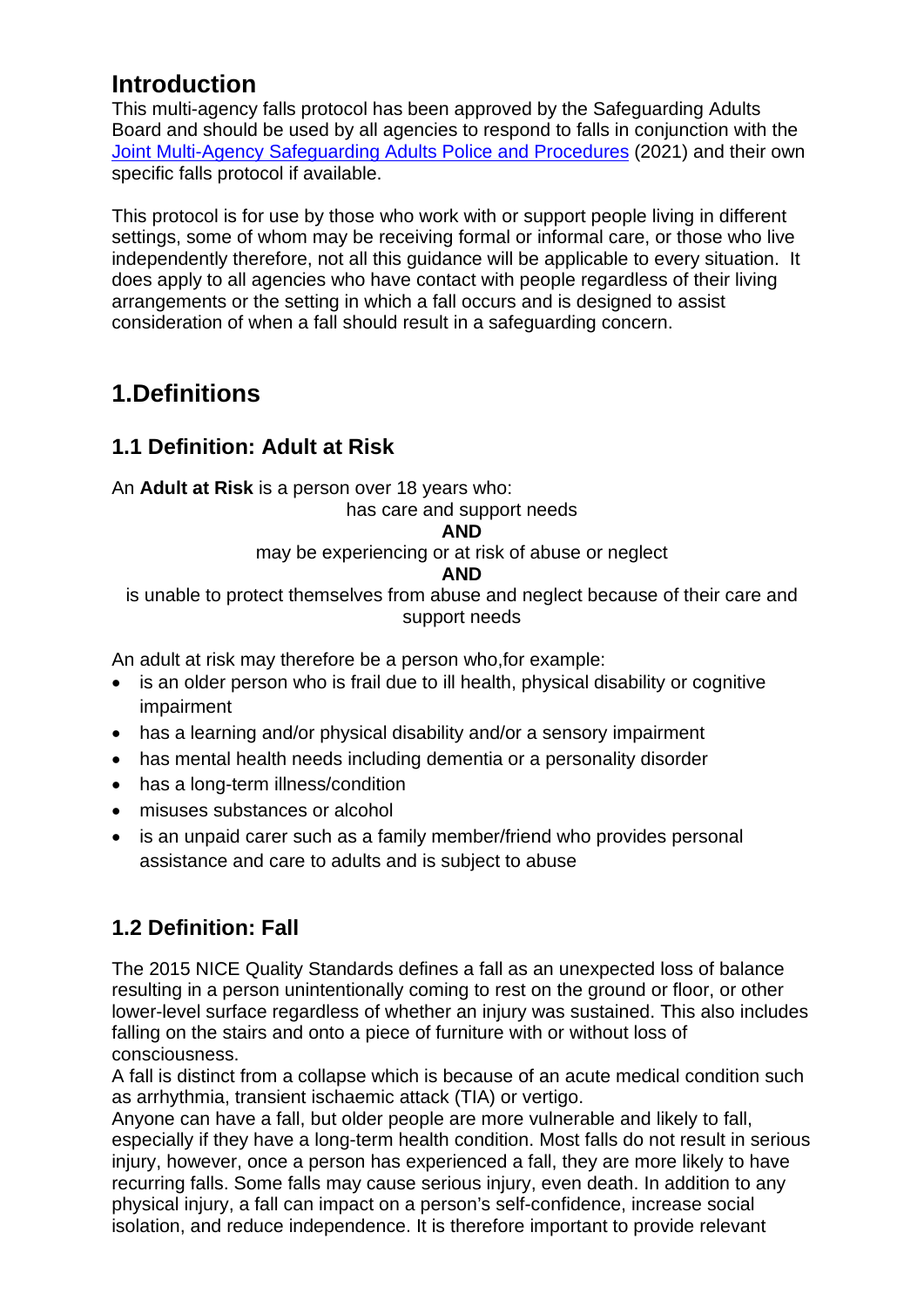support and advice where possible to prevent falls occurring by taking into consideration each person's individual risk (for example, by undertaking a falls risk assessment including environmental risk assessment and where appropriate, to ensure falls risk reduction measures are in place (see section 4 for further information).

Fall prevention strategies and interventions need to consider the fact that falls can have several causes, such as frailty, infection, confusion, and the effect of certain prescribed drugs that require many different interventions. Fall prevention is the key to safeguard people from harm.

# <span id="page-3-0"></span>**2.What to do when someone you care for has a fall.**

Where the person has or may have sustained an injury requiring medical assessment/treatment or any head injury a medical assessment should ALWAYS be arranged as a matter of urgency.

### <span id="page-3-1"></span>**2.1 Immediate action to take**

If the person is still on the floor, follow these assessment steps:

1.Is the person who has fallen clear of dangers? Are they responsive? Are their airways open? Is their breathing adequate? Do they have a pulse?

- If the answer to any of the above is **NO**, keep the person calm, still and comfortable and ring 999, waiting with the person until the responder arrives.
- If the answer to all of the above is **YES**, move onto step 2.

2. Does the person who has fallen have new neck of back pain?

- If the answer to this question is **YES**, keep the person calm, still and comfortable and ring 999, waiting with the person until the responder arrives.
- If the answer is **NO,** move onto step 3.

3. Does the person who has fallen have **pain** (headache, chest pain, abdominal pain)?

**Suspected collapse** (did they trip, collapse, feel dizzy or nauseous)?

**Trauma to the neck, back or head** (new pain in head/neck/back; new lump with or without bleeding; Any new numbness/paralysis in the limbs; taking blood thinners/anticoagulants)?

**Unusual behaviour** (new confusion; acting differently to normal self; difficulty speaking)?

**Marked difficulty in breathing/chest pain** (severe shortness of breath; unable to complete sentences; blue lips or fingertips)?

**Profuse bleeding? Loss of consciousness** (knocked out; drifting in and out of consciousness; limited memory of events before, during or after fall; unable to retain or recall information)?

**Evidence of fracture** (obvious deformity; reduced range of movement in affected area)?

- If the answer to this question is **YES**, keep the person calm, still and comfortable and ring 999, waiting with the person until the responder arrives.
- If the answer is **NO,** move onto step 4

4. Is the person who has fallen FAST test normal?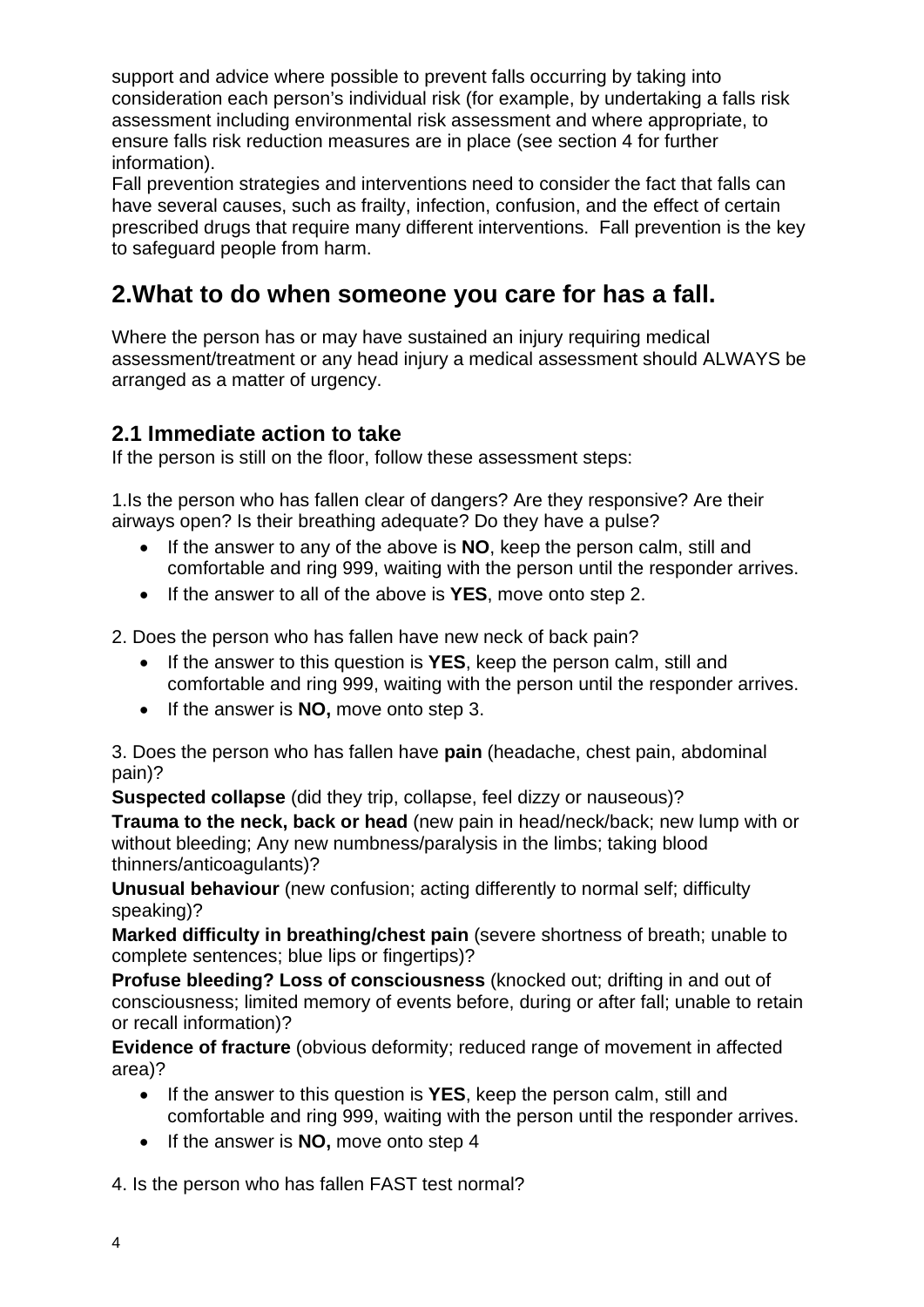- If the answer to this question is **NO**, keep the person calm, still and comfortable and ring 999, waiting with the person until the responder arrives.
- If the answer is **YES,** move onto step 5.

5. Can you assist the person up from the floor using safe manual handling techniques and equipment (Mangar Elk cushion, Raizer)?

- If the answer to this question is **NO**, press the person's care-line (if available) or call 999 for assistance, keeping the person calm and comfortable, waiting with the person until the responder arrives.
- If the answer is **YES**, assist the individual from the floor.

6. Inform the persons next of kin of the incident. This will depend on the setting and the circumstances. For example, in a supported housing setting where the person is living in their own apartment and thus their own home, then contact with NoK will be based on the person's wishes and subject to their consent to do so (this would be discussed in advance as part of the person's care and/or support plan re contacts in the event of an emergency) .

7. Complete a set of observations if you have observations kit available and clinical competence to do so, including:

- •Respiration rate
- • **Temperature**
- • Blood pressure
- •Pulse rate
- • Oxygen Saturation

If unable to complete a set of observations, escalate to another appropriate professional.

Should a person (or their carer) report to you that they have fallen earlier that day due consideration should be given to the above action points to ensure person safety is considered and appropriate actions are taken.

The post-fall assessment should be clearly documented.

(This information is taken from the ISTUMBLE app which can be downloaded free by carers)

#### <span id="page-4-0"></span>**2.2 In a 24-hour care setting**

Your agency must have a falls risk assessment and/or care plan which should advise you to:

- Consider implementing a 24-48 hour observation chart, particularly if the person has had an injury or unwitnessed fall
- Review existing falls risk assessment (if in place) to ensure there are no amendments needed
- Consider if there is not a falls risk assessment/care plan in place whether there should be one
- Consider seeking a medical review
- When to consider making a referral onto other falls services who may be able to assist or signpost you to other falls preventative mechanisms e.g., assistive technology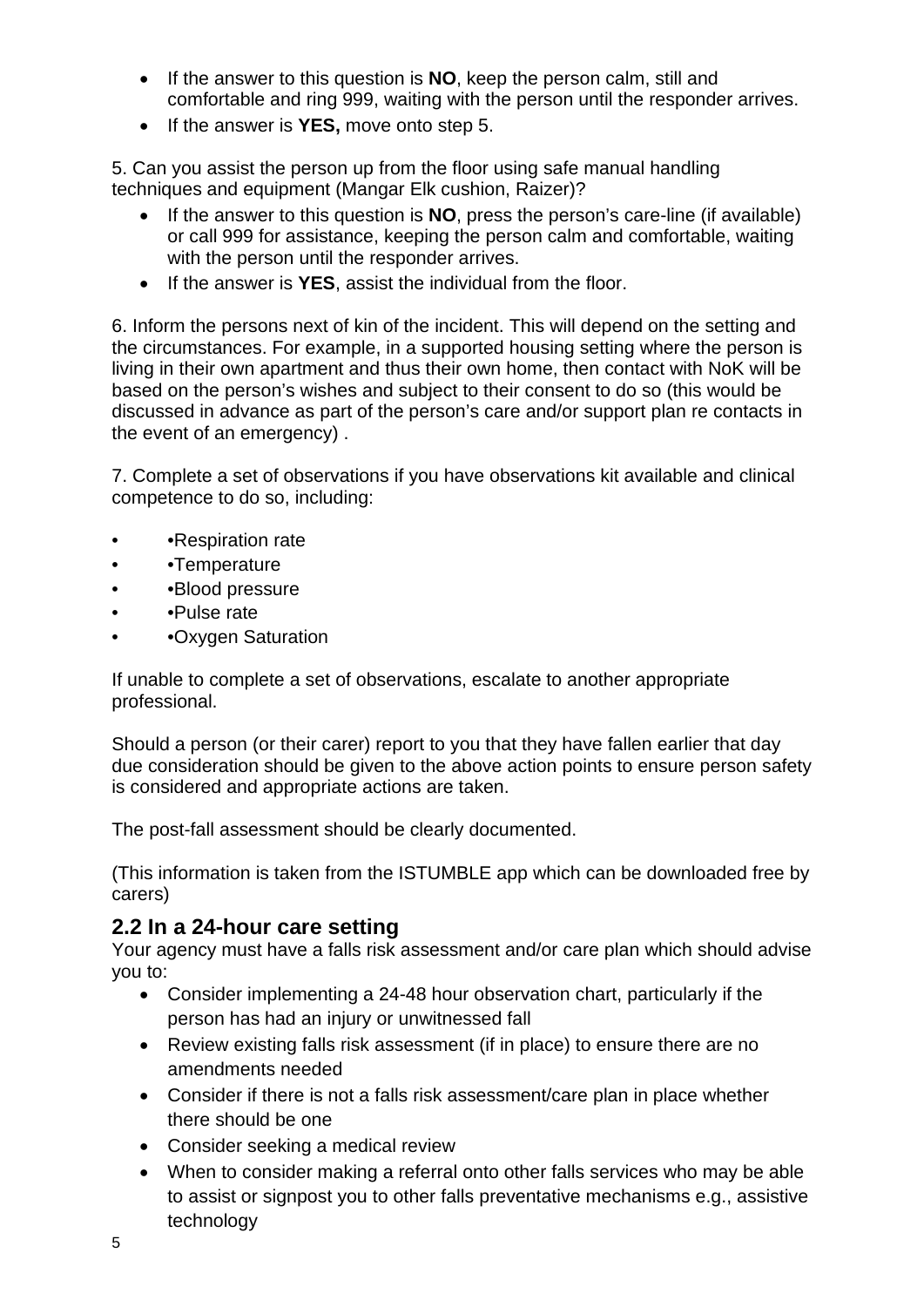• Ensure you document in the person record and ensure other colleagues are aware

## <span id="page-5-0"></span>**2.3 In the persons home/property**

Your agency must have a falls risk assessment which should advise you to:

- Consider if the person is safe to be left
	- o Consider mental capacity around the decision making of the person
	- o Consider if medical attention is required
- Notify and seek guidance from senior colleagues to determine:
	- o Whether to remain with the person until medical attention is sought and/or family/friend attend (where applicable – see point 6 above)
	- o The potential impact this may have on further calls that day
	- o Consider the implementation of an observational chart and suitability of temporarily increasing call/visits (where applicable liaising the local authority)
- Document in the persons record (especially mental capacity decision making) and ensure this is handed over to those visiting next

If you are a carer and not part of an organisation, please speak with a member of the SAT/G2C for further advice and signposting to an agency who can support (see section 4)

# <span id="page-5-1"></span>**2.4 Ongoing monitoring of falls risks**

A person's falls risk assessment must be re-evaluated if the person's condition changes, and the relevant sections of the risk assessment updated. Changes which would indicate re-assessment are:

- A further fall
- An acute infection (e.g. chest infection, urinary infection, cellulitis)
- Change to mobility
- Medication changes involving high-risk falls medication (eg an increase to a dose of sedatives, opiates or blood-pressure medication)
- Changes to conscious level or confusion

# <span id="page-5-2"></span>**3. When to raise a safeguarding concern?**

Under the Care Act 2014, agencies have a legal responsibility to make safeguarding adult referrals where there is a suspicion that abuse of an adult has occurred which may be because of neglect or omission of care.

## <span id="page-5-3"></span>**3.1 Unavoidable fall:**

A fall that has occurred where the provider of care **did:**

- assess and evaluate the person's falls risk
- plan and implement interventions that are consistent with the person's needs and goals, or clearly document that falls risk remain despite optimal intervention
- monitor and evaluate the impact of the interventions
- revise the interventions as appropriate
- document clear concordance issues and those appropriate interventions were attempted to improve concordance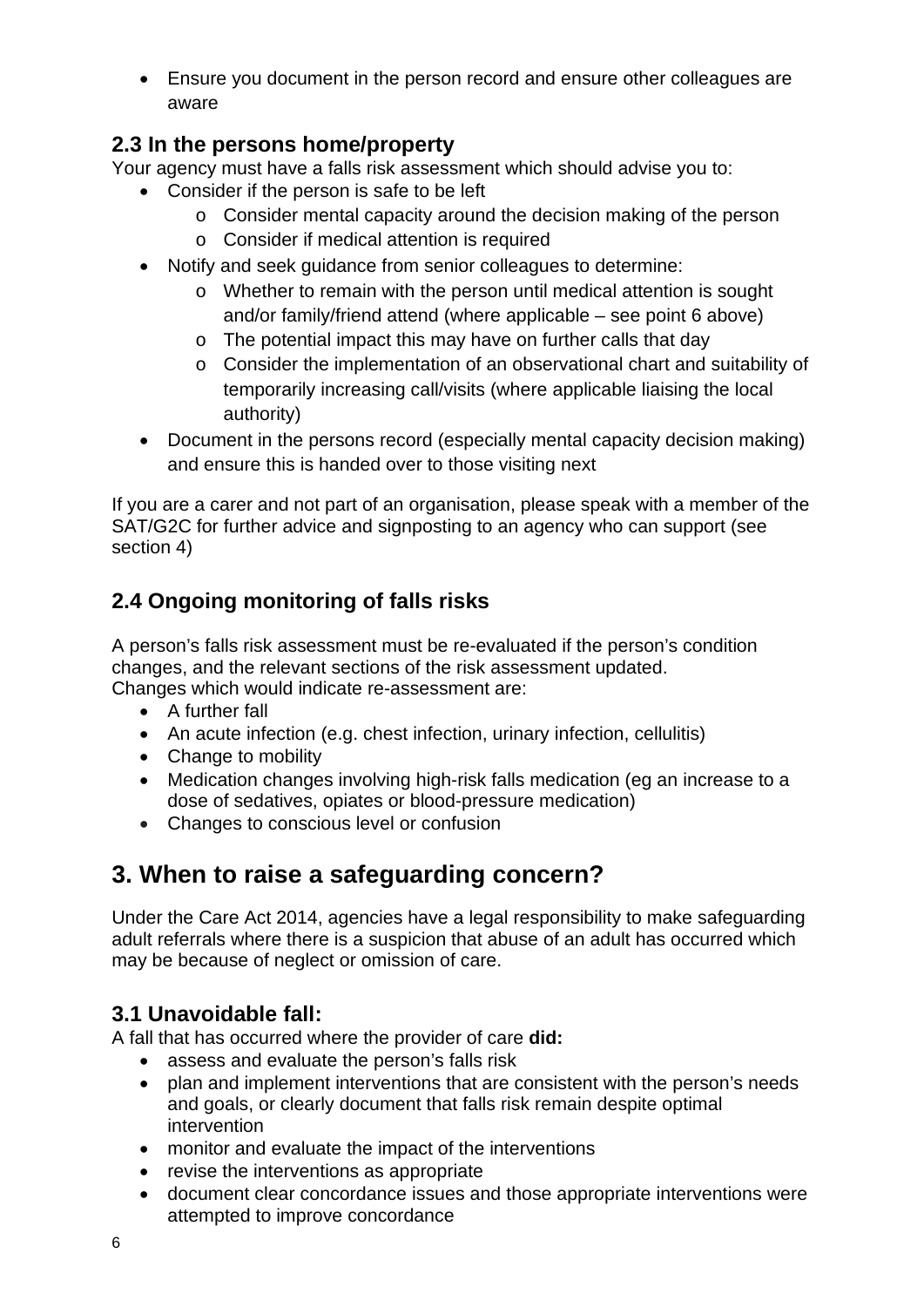**Example;** If the risk could not have been anticipated or there is a risk assessment in place, the person is able to explain the fall which does not indicate abuse or neglect; and post fall observations are followed, it is not necessary to make a safeguarding referral. The person has explained what happened and abuse or neglect is not likely or suspected to have occurred.

## <span id="page-6-0"></span>**3.2 Avoidable fall:**

A fall that has occurred where the provider of care **did not**:

- evaluate the person's falls risk
- plan and implement interventions that are consistent with the person's needs and goals
- monitor and evaluate the impact of the interventions
- revise the interventions as appropriate

**Example**; If the person has experienced avoidable harm, they sustained a physical injury and there is a concern that a risk assessment was not in place and should have been or following an agency intervention which identified a falls risk or the risk assessment was not followed, this must also be raised as a safeguarding concern. Making a safeguarding referral therefore relates to whether or not a falls risk assessment has been completed; and whether or not all falls risk reduction measures have been correctly adhered to, regardless of whether or not the fall was witnessed or harm occurred.

These are avoidable falls which should require a safeguarding referral:

#### **Organisational Neglect**

- Where medication has not been given on time resulting in a fall and injury.
- Where members of staff are involved, they are not receiving training in falls management and/or not adhering to the falls policy and protocols following a fall or where supervision levels are insufficient to ensure safety.
- Where there was a delay in responding to a known fall or seeking appropriate medical attention in a timely manner.
- The person has sustained harm where there is no risk assessment in place or where the risk assessment has not been reviewed or updated to mitigate the falls risk.
- Where the person has fallen under similar circumstances more than once (not necessarily sustaining any injuries) indicating a lack of risk assessment and/or preventive measures.
- The person has repeated unexplained injuries because of multiple falls.

#### **Physical abuse**

- The person has fallen because of a push or shove from a staff member or peer.
- Where a person has fallen because of safety equipment not in working order or not in place following an assessment of need, causing the person harm.
- Where environmental hazards, such as poor lighting or clutter, result in a fall and injury.

#### **Self-Neglect**

- The person falls due to working outside of falls prevention care plans and has the mental capacity to make these decisions.
- The person has experienced repeated falls despite preventative advice being given and this has resulted in a series of injuries.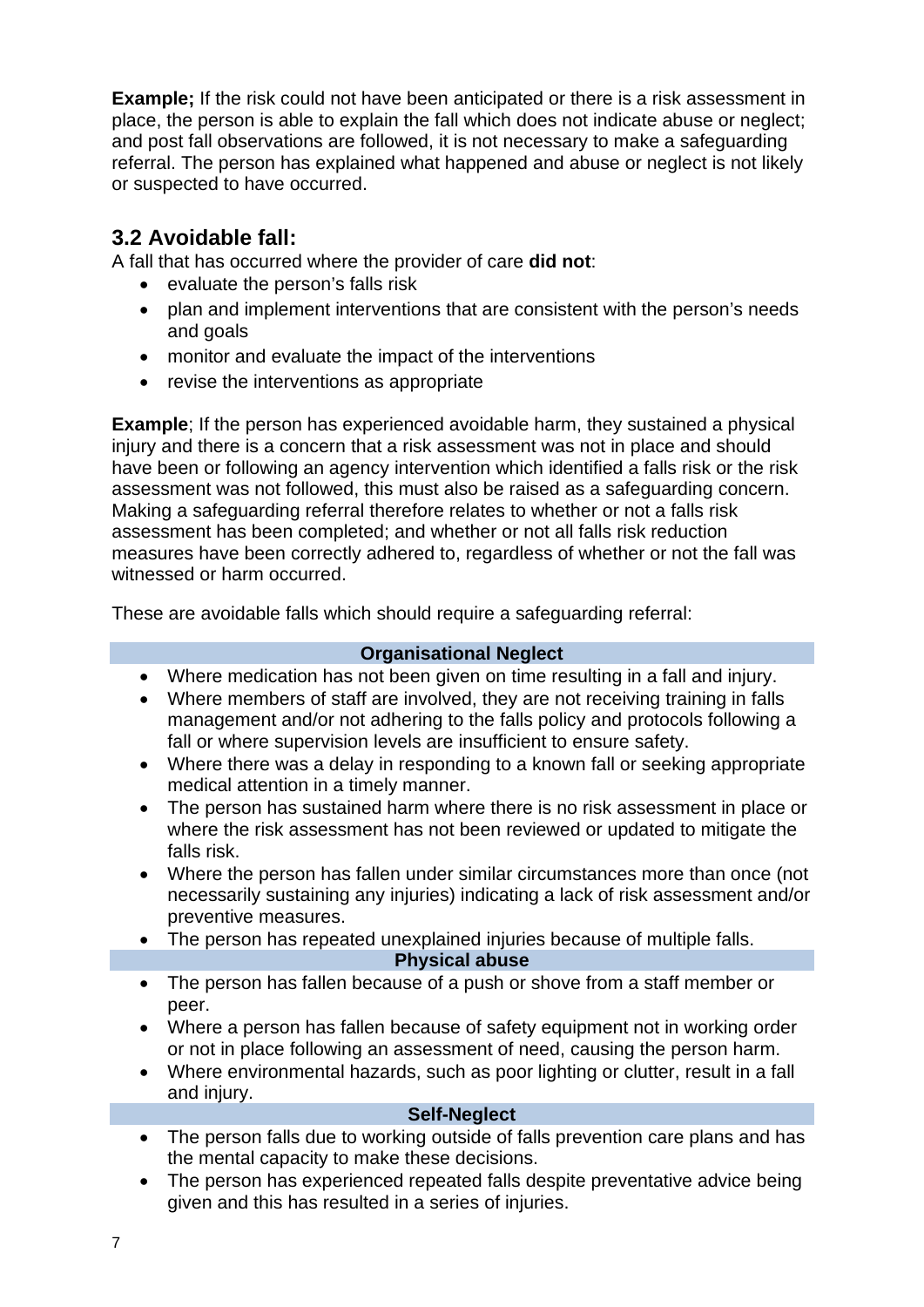This list is not exhaustive.

If a safeguarding referral is made then this should be explained to the person, particularly in instances where the person has previously chosen not to follow preventative advice, given the need to balance the need to respect the person's right to make "unwise" decisions where capacity is not in question with serious concerns about harm

## <span id="page-7-0"></span>**3.3 Deciding not to refer**

If the fall does not require a referral to Safeguarding, there will be actions you will need to consider to reduce risks and to try prevent future falls: Recognising and addressing risk:

- Complete falls risk assessment
- Document falls history
- Ensure all falls recorded on incident form/log for analysis
- Write individual care plan to cover risks to service user
- Agree care plan with relevant others including service user where possible
- Review monthly or before if a fall occurs prior to review date
- Provide falls prevention information including consideration of a referral to the GP

## <span id="page-7-1"></span>**3.4 Considerations when reporting a Concern**

The principles of **Making Safeguarding Personal must also apply,** i.e. has the referrer spoken to the person about the concern, what is the person's capacity in relation to the safeguarding concern being made, what is the person's wishes, is the proposed course of action person centred?

The member of staff who has identified the concern should seek advice from their manager if the person does not wish a referral to be made, where it is considered the person has the capacity in order to make the decision if the risk of harm justifies over-riding the person's wishes. A clear record should be made about the rationale relating to making a referral or not. In making this decision, the following should be considered:

#### **Respond To The Concern and Gather Information**

This includes working to understand the adult's desired outcomes and agreeing with the person how their concerns will be acted upon. It could also involve speaking with the individual's relatives and anyone involved in their care such as GP's, nurses, hospital staff, looking at care plans, daily records, and medical records.

#### **Risk Management Response**

This could involve further requests for information, for example requesting updated risk assessments, further discussions with the individuals/family/those involved in their care.

#### **No Further Action**

This outcome is often when a referrer or provider has taken appropriate, proportionate and timely action, for example, seeking medical treatment, updating risk assessments, referring for further investigation and/or support (Community Rehabilitation Team, Quest Matron etc)

## **3.5 What to expect when reporting a concern**

Any person may **Report a Concern** to the local authority (via Gateway to Care) where they are concerned that an adult with care and support needs is experiencing or is at risk of abuse and neglect (including self-neglect). Falls may be an indicator of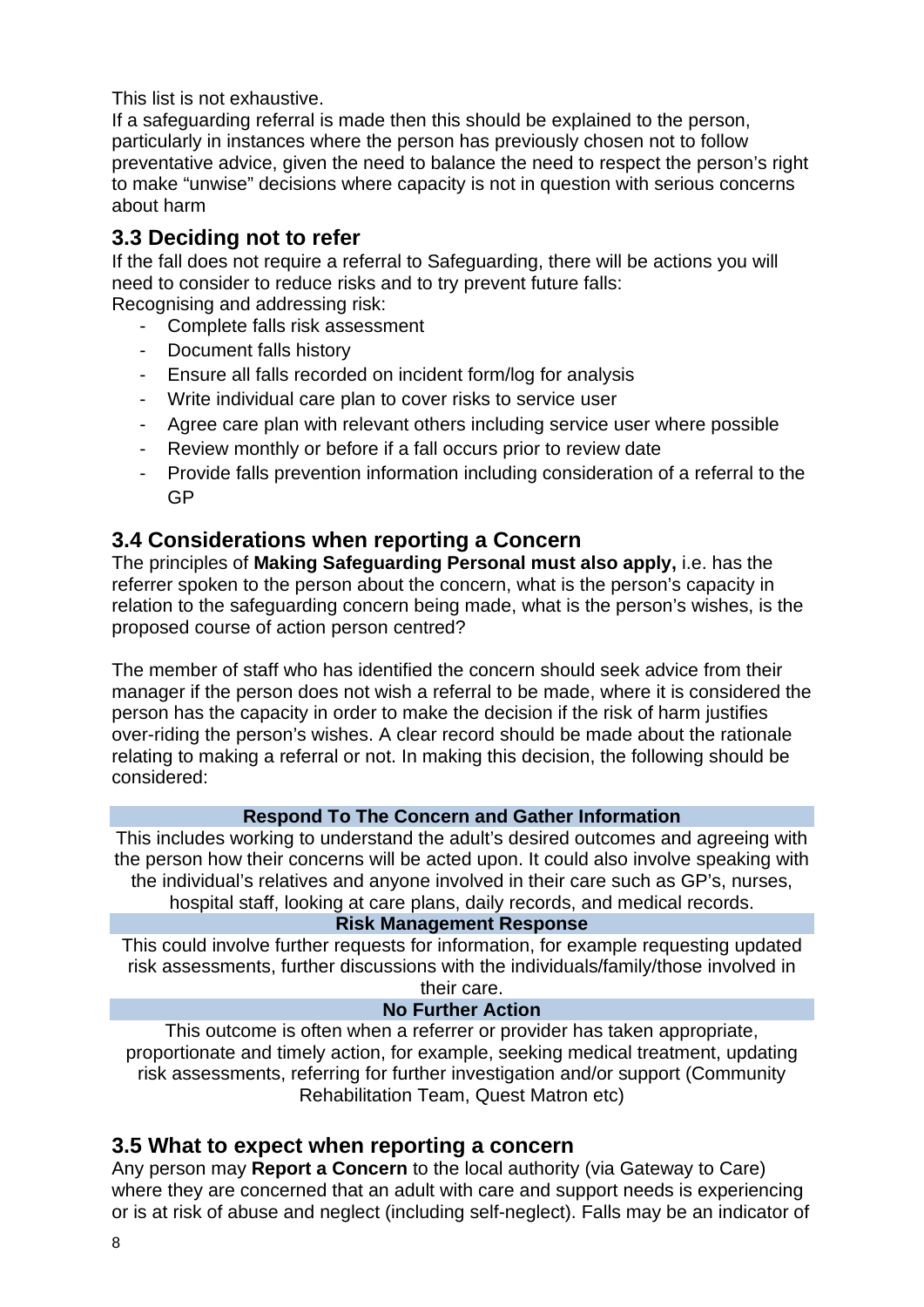abuse or neglect. You will be asked about any immediate response, risk management plans, and any further actions you/ the provider will take.

If a referral is made without the person's consent, then the Duty Officer will look at the information and make a decision on the next steps.

The Care Act 2014, provides local authorities with the opportunity to "cause others to undertake enquiries", which is referred to as "delegating responsibility" for leading safeguarding enquires. Not all cases will be looked into by the Safeguarding Adults Team for the council. In the case of falls, in many instances professionals within the organisation who are responsible for that individual's treatment will be best placed to lead these enquiries and so delegation should always be considered in the management of falls.

The local authority will check whether the concerns have been addressed and meet the **Outcomes** of the Adult at Risk. This may involve an Outcomes Meeting to determine whether the risk of harm is reduced or removed, and if so a final outcome will be made and the safeguarding procedures will be exited at this stage.

# <span id="page-8-0"></span>**4. Falls Prevention services**

#### **The Community Rehabilitation Team**

Tel: Please refer via Gateway to care on 01422 264640

The Community Rehabilitation Team offer multifactorial falls risk assessments for individuals within their own homes (including care homes). Individuals may see a Physiotherapist, an Occupational Therapist or a Falls Prevention Worker, or be offered written and telephone advice at the point of referral, dependent on their needs. Individualised falls-prevention interventions may include advice, aids and adaptations, strength and balance exercises in the home or within a class environment, supported rehabilitation, anxiety management, or referrals to other professionals.

#### **The Quest Matrons for Quality in Care Homes Service**

Tel: 07917 086450

The care homes in Calderdale use the 'Quest Matron' service. As part of the service, care home residents have access to telecare equipment such as falls detectors, bed occupancy sensors and chair occupancy sensors, which help to prevent falls and also enable staff to respond quicker when residents have fallen. This provides reassurance to residents and their families and supports care home staff.

The 'Quest' care homes also have access to an out of hours telemonitoring service, where care homes can phone Local Care Direct and have a Skype video triage with a Senior Clinician which can support/advise when residents have fallen.

#### **Community Matron**

Tel: Please refer via Gateway to care on 01422 264640

The community matrons support the co-ordination of care for individuals with long term conditions to reduce hospital admissions and maximise treatment and support for individuals in their own homes. They are also able to conduct multifactorial falls assessments to support individuals in the community.